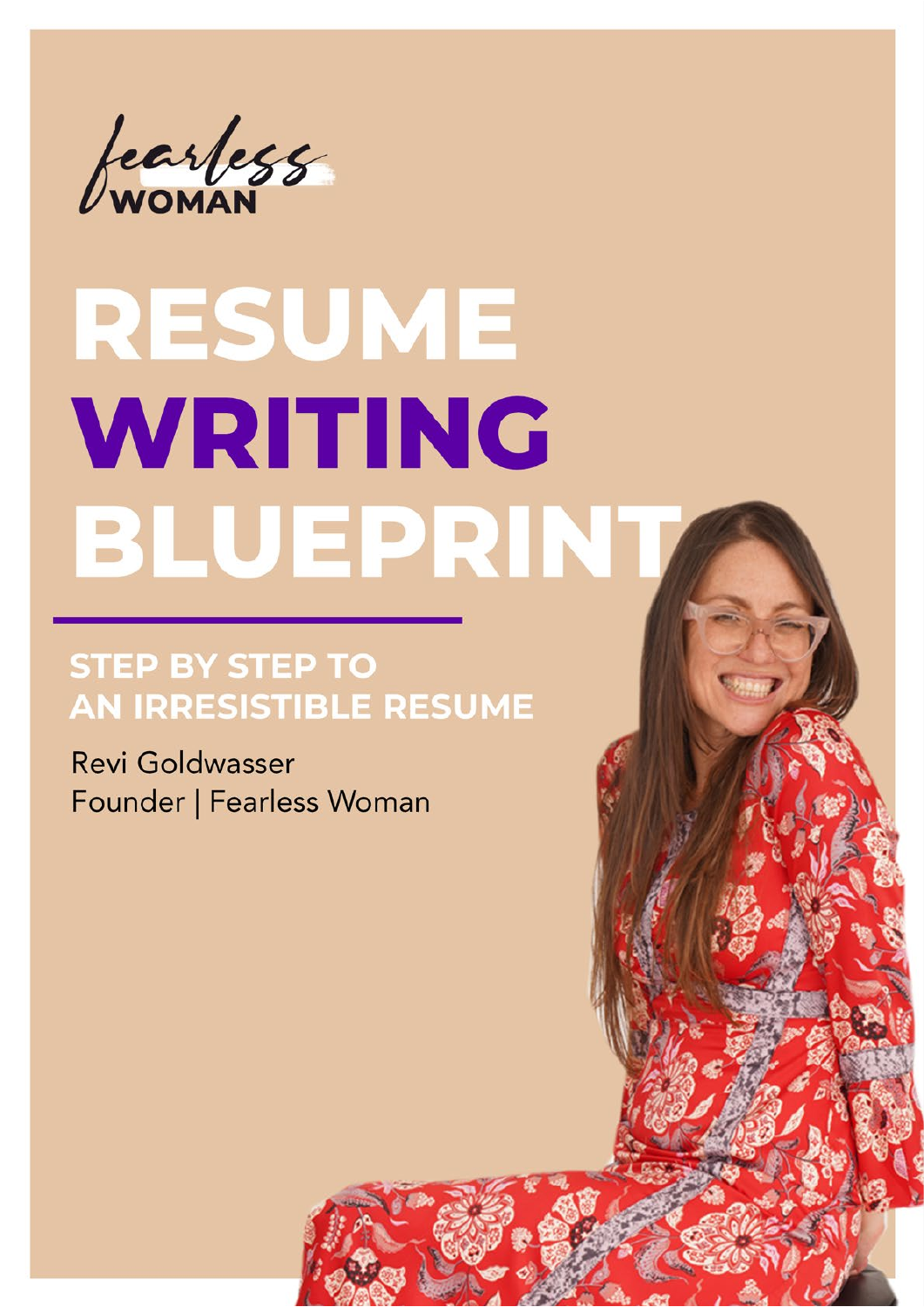

Many who go through a divorce find themselves having to go back to work. And some women haven't even worked in over 10 years if not more, as they have been home managing the house and children.

This can be a very scary time in your life, but I can assure you that the market has never been stronger and there are so many different ways of working in today's Digital Economy that your options are honestly unlimited.

Yet the very basic step you need before entering the job market is a RESUME!

Believe it or not there are ways to write out your skills, experience and even Objective that can make or break whether you land an interview and get a job offer

#### **My Resume Blueprint specifically outlines every aspect of your resume, and what you should and more importantly should not write!**

The Resume is the very first impression that a potential employer, hiring manager, recruiter or HR Manager sees, so this "first impression" can make or break your chances of being spoken and considered for a job opening.

Go through each of the items printed out in the Resume Blueprint and write out a resume that gets noticed by employers and recruiters.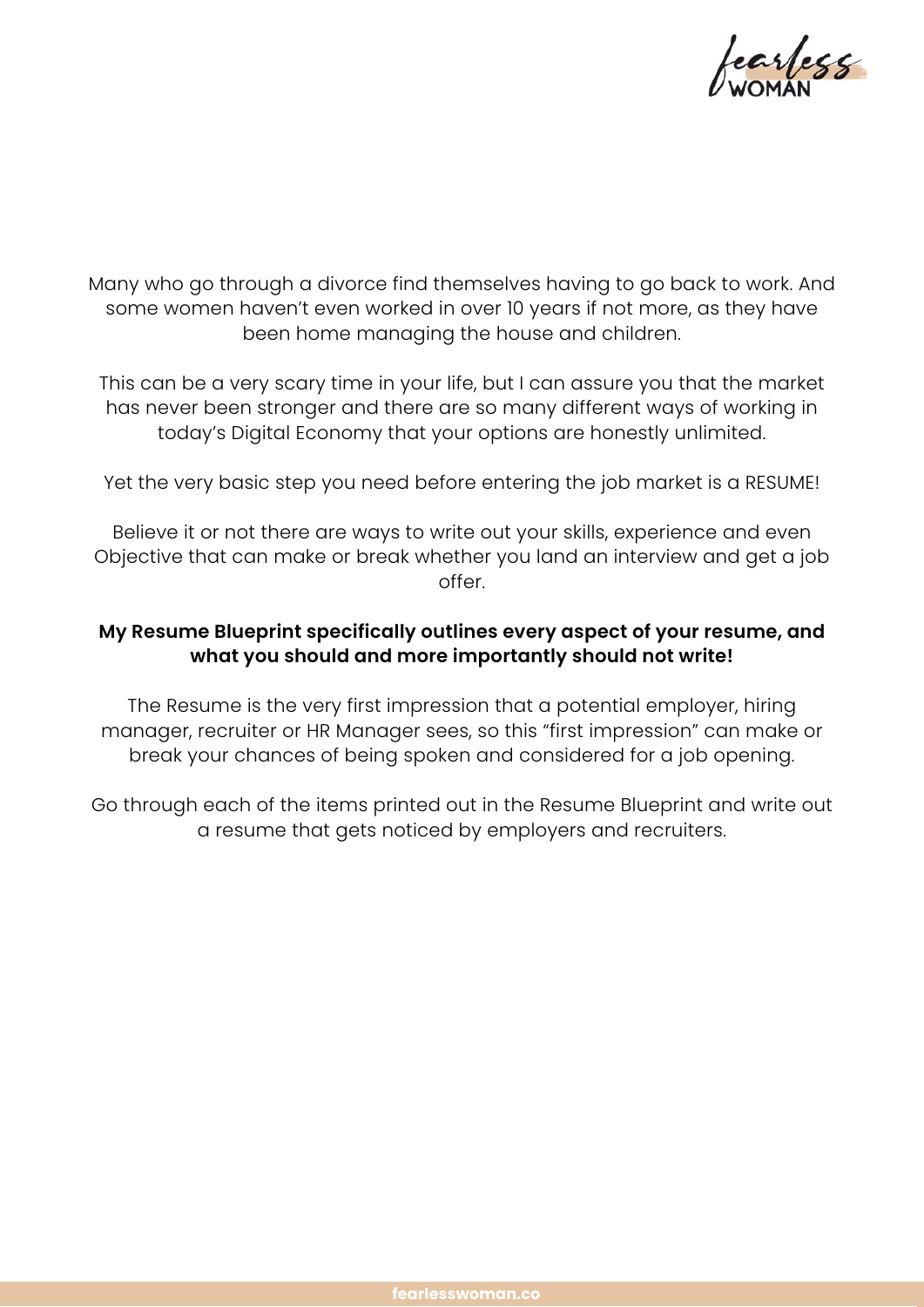tearless

### **RESUME TIP #1 of your Resume**

Make the title of your Resume generic - John Doe Resume. **The Name of your Resume reveals a lot of information about you.**

- Don't ever name it *"Draft Resume"* or *"Dad's Resume"*
- Employers want to learn about you before they even speak with you the naming of your Resume tells so much about you! Use *"John Doe Harvard Resume"* or *"John Doe Marketing Expert"*
- **• Caution!** If the name of your Resume is *"Accounting Resume"* and you're applying for a Marketing Role - don't be careless.

### **RESUME TO YOURSELF first**

#### **Before submitting your Resume to employers, send it to yourself first!**

Now, you can see exactly what they see and catch any mistakes.

- Check not just how the attachment comes through but OPEN the Resume to see how it views on the screen
- Send your Resume to a few friends so they can check as well
- If employers receive your Resume and can't open it, s/he will just delete it and move on
- Critical that you are sure the Resume attachment can be opened so double-check!

#### **SEND YOUR RESUME TO YOURSELF FIRST TO MAKE SURE YOU'RE SENDING OUT THE RIGHT FILE AND THE ATTACHMENT IS ACCESSIBLE.**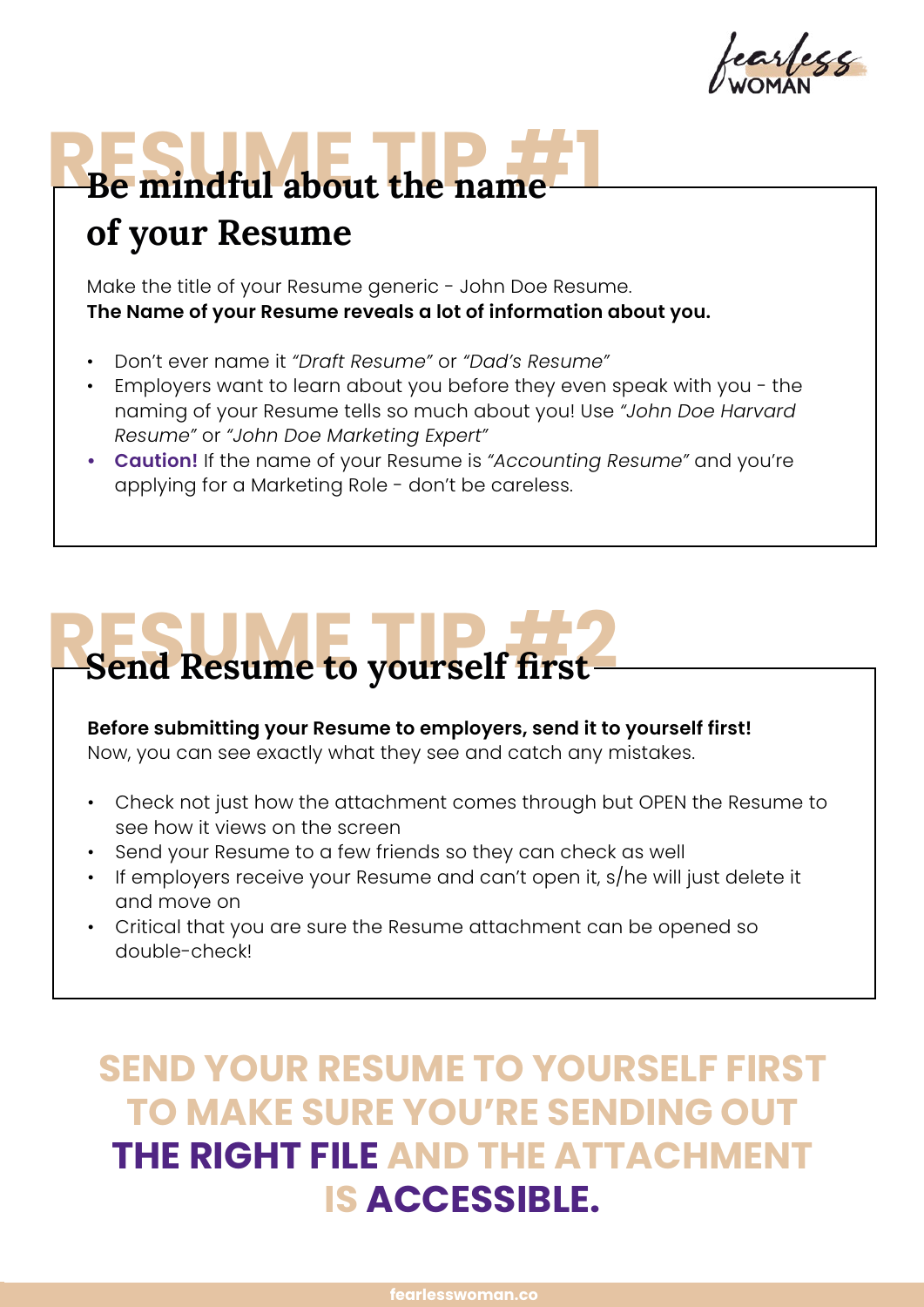## **RESPECTED ENGINEERING #3**

Spell check: Red and blue squiggly lines both matter. Red is for typo and blue is for grammar.

Make sure you use the right words and spelling. Double-check for too versus to bee versus be accounting versus accountant public versus pubic (true story!)

Keep the font consistent! Make heading larger and in bold while keeping description smaller and regular

Use the right tense! Present tense for your current job and past tense for your past jobs.

Be careful when copying and pasting.

Just one mistake on your Resume can cost you a chance to interview so it's all about checking!

Have at least 5 different people read the Resume that never read it before - I promise you each of those five people will find different mistakes.

**It's all about your Resume so all the work and effort has to go into this at the beginning.**

### **SPELL CHECK TO MAKE SURE YOU HAVEN'T MADE ANY SILLY MISTAKES THAT WILL MAKE YOU LOOK CARELESS.**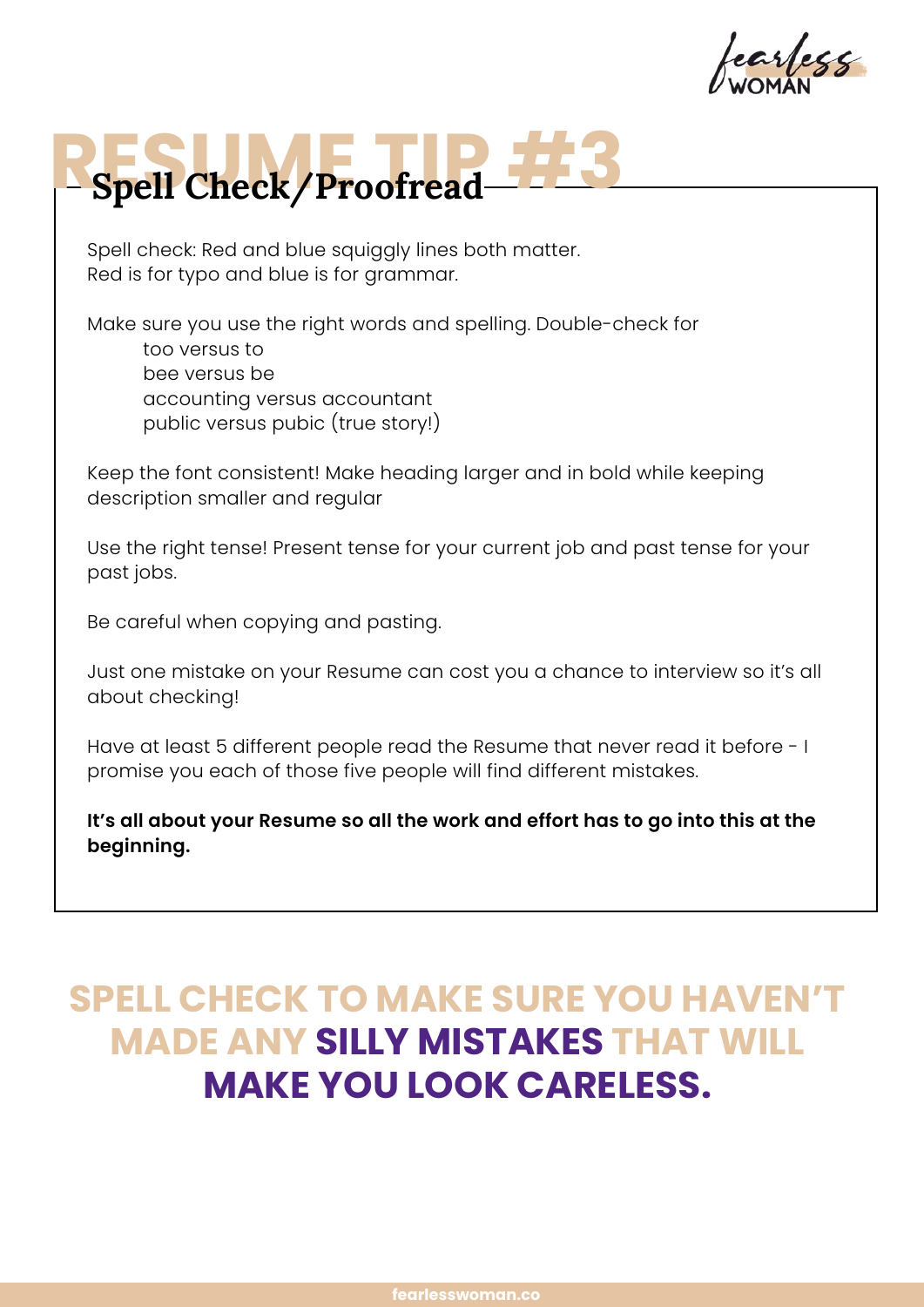earlecc

### Use a professional Email Address

Use a professional email address for your job search. Like ReviGold@yahoo.com or JohnDoe123@hotmail.com

- Send your Resume using the same email address that's on your Resume.
- Never submit your Resume from your work email.
- Never write your work email address on your Resume!

#### **NEVER APPLY FOR A JOB FROM YOUR EXISTING WORK EMAIL! THAT SHOWS POOR JUDGMENT.**

### **Provide relevant Contact Info**

#### **Always write a complete address: street, city, state, ZIP code and one phone number.**

Adding your LinkedIn profile link is optional.

- For a nationwide job search omit writing your address.
- If specific geographic job search (for example, you live in NYC but want to move to LA): write an LA address or use friends or family members address.
- Firms have platforms that automatically import data from your Resume. Incomplete addresses can corrupt that import.
- Firms get a lot of information from your address: will you need to relocate? How far is your commute? Do you even have a place to live?

If you are relocating, the more info you can provide - the better. Firms want to make sure you are emotionally committed to a new city.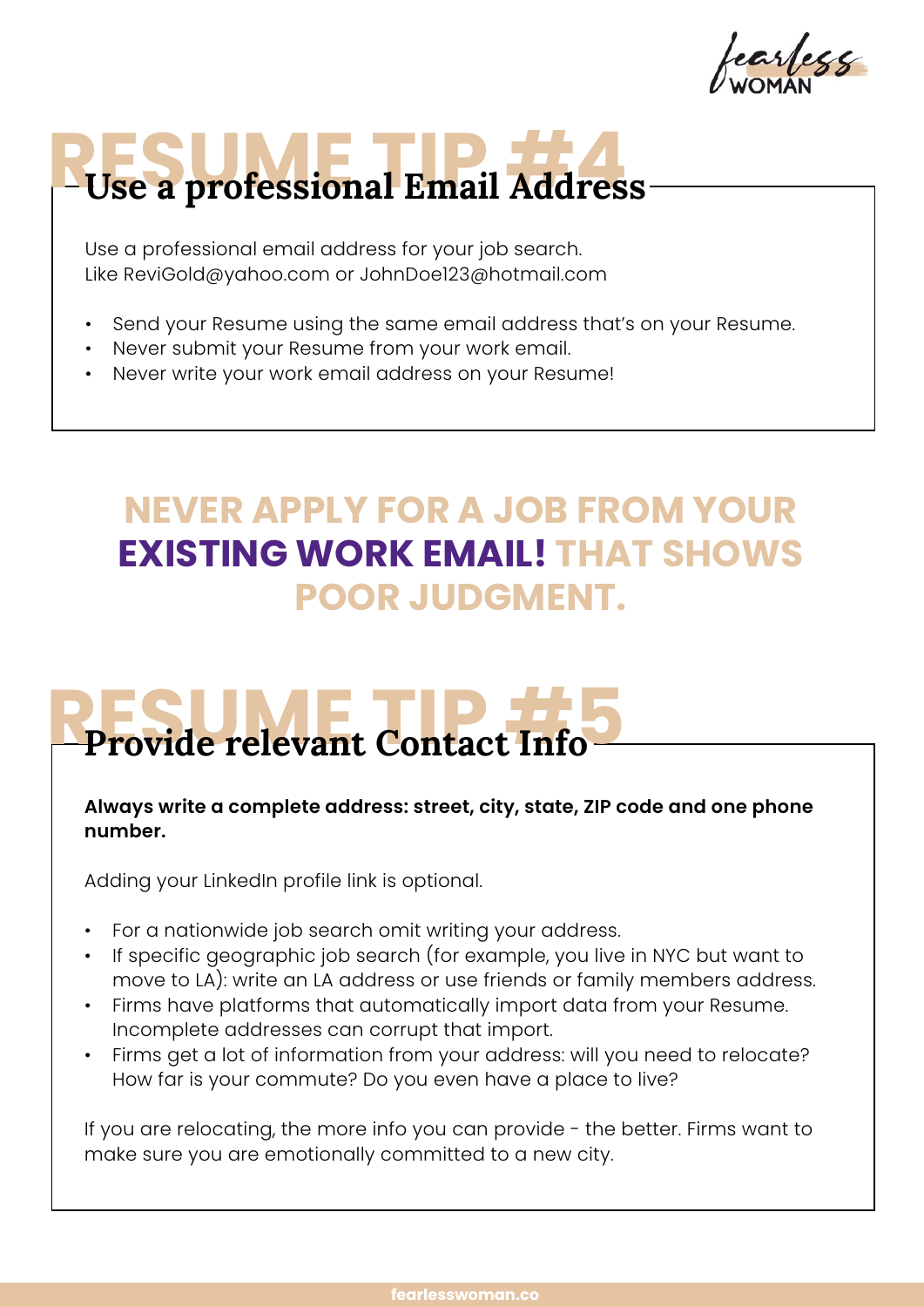earless

# **RESUME TIP #6**

Do not write an objective on your Resume.

An objective limits you from being cross-referenced to other roles in the same company.

If you insist on writing an objective, make it generic.

Sample of a generic objective:

*"To join a reputable and established company where I can contribute and add value while continuing to learn and grow from my fellow peers and managers."*

Firms will look at the objective first to see what it is you really want to do:

- Being specific of detailed will rule you out from other roles
- It may even rule you out for the role you applied...

## Result your Experience

**Be detailed, yet succinct and to the point when providing info about your experience.** Include daily tasks, projects and responsibilities.

- Firms are interested in what you do, not what you have achieved.
- Write current firms' duties in present tense and past firms' duties in past tense.
- The same firm for many years with no promotions should be separated with different departments *(marketing, administration, operations, etc.)*
- The same firm for many years with multiple promotions should be clearly indicate.

**The more your duties mimic the job opening, the more likely you will land an interview!** Employers want to know you can hit the ground running with minimal training. Tailor your Resume to highlight your duties as it relates to the role for which you apply.

When submitting your tailored Resume "bcc" yourself in the Resume submission so you have the correct copy used for that specific job.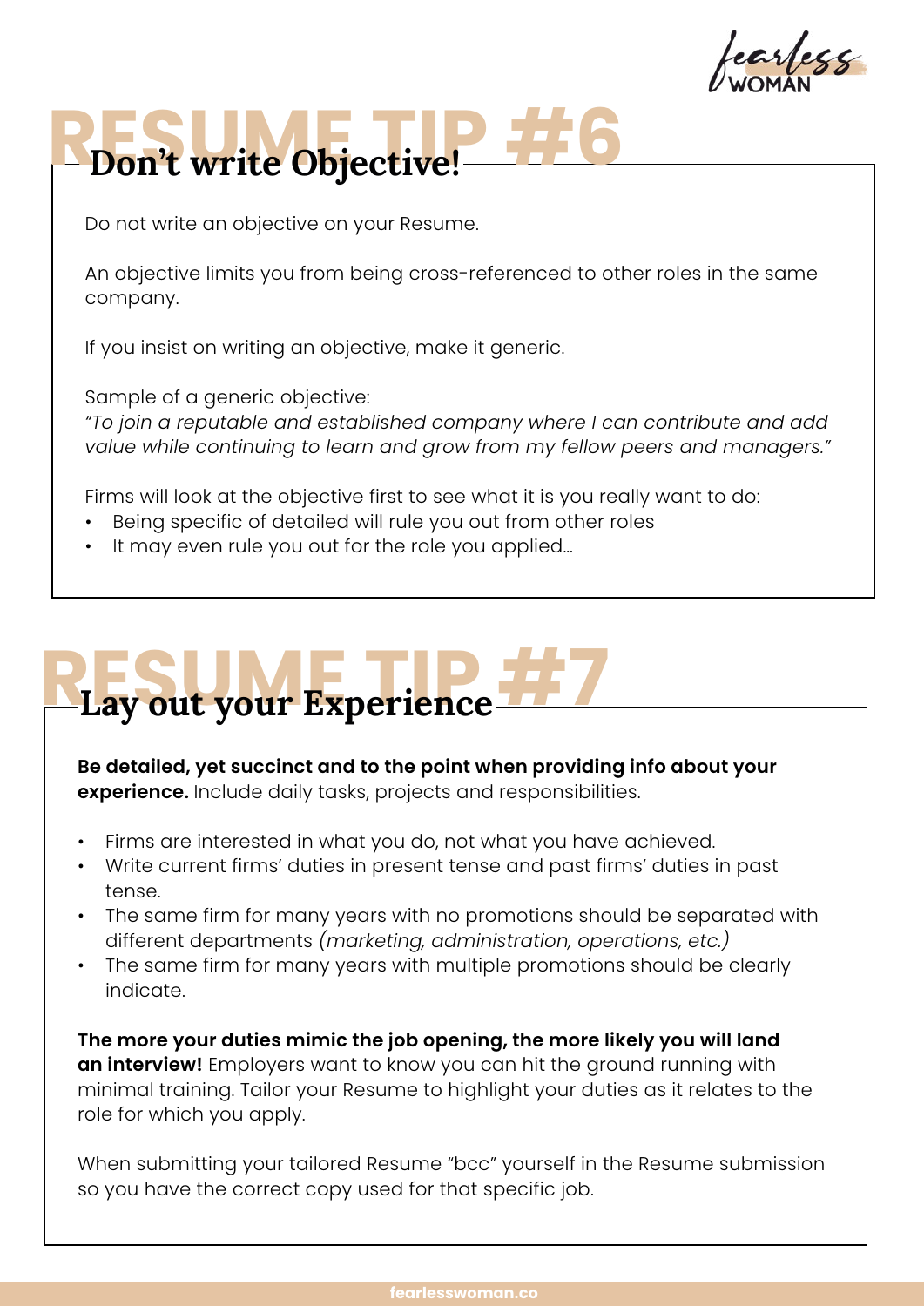earless

## **RESUME TIP #8 Provide your Education**

Education should always be included even if it's been 20 years since you went to school.

- Be honest about your education as firms can verify.
- Include all Licenses, Certifications, etc.

A sample of education outline: *"Bachelor of Science Degree, Business Administration - June 2000 San Diego State University, San Diego, CA"*

If you did not graduate be clear on this! *"Attended San Diego State University for 3 years"*

If you attended an Ivy League school then show it off! Put if at the top of your Resume. You can't risk an employer not getting to it all the way at the bottom of your Resume. Include a GPA 3.0 or higher.

#### **MAKE SURE TO PROVIDE INFORMATION ABOUT YOUR ACHIEVEMENTS.**

## **RESUME TIP #9 Include Computer Skills!**

**Add computer skills! Don't assume just because everybody has some, it's redundant to include them.** 

Be as specific and detailed as possible, writing out acronyms and versions of the software you know and use.

Recruiters and HR managers have access to Resume Databases where we put in specific keywords to find talent. So the more specific you are, the more likely we can find you.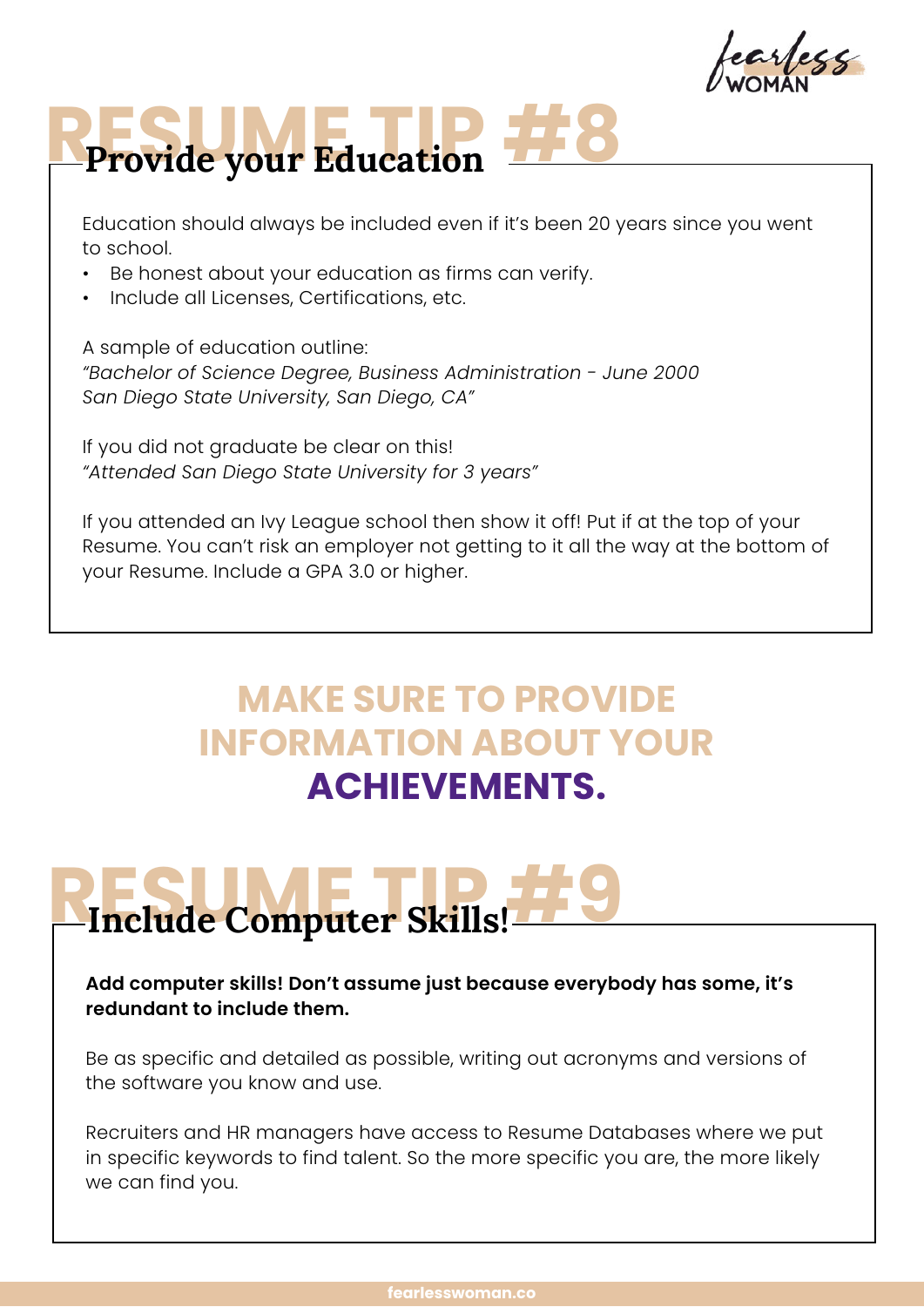arlegg

## Provide your Additional Skills

#### **This is the area where we get to learn more about you. But there is a fine line with making this professional and not too personal!**

- Languages If you are fluent in a Language, include it!
- Hobbies/Interest skiing, chess, skydiving can include to tell employer more about yourself.
- Leadership/Achievements Olympic gold medalist is something you better include! Creating a new nonprofit group, Toastmaster, etc.
- Include any Volunteering activities.

Don't include things like gambling, going to bars and parties on weekends and hanging at the beach.

This is the "wholistic" part of your Resume where we get to learn more about you as a person so don't be shy, but do be strategic with the information.

Language: make sure you know it as you may have an interview with someone fluent in the language stated and they will test you - so watch out.

#### **Honesty is important!**

Don't date your accomplishments - just list them.

### **BE HONEST ABOUT YOUR SKILLS AND KNOWLEDGE, YOUR PROVIDED INFORMATION CAN ALWAYS BE USED IN THE INTERVIEW.**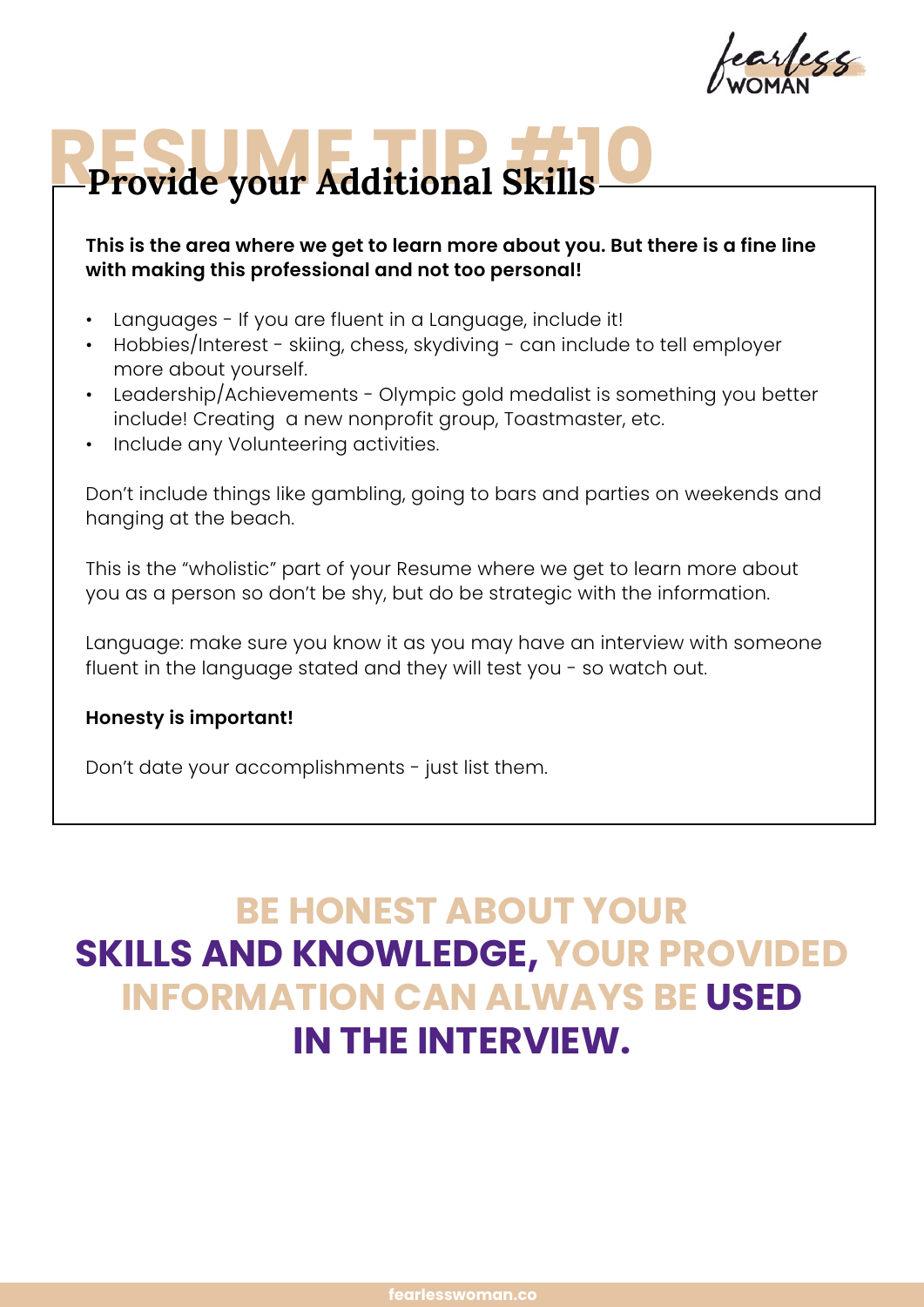arless

## **RESUME TIP AND THE POST OF PROPERTY AND THE POST OF PROPERTY**

Always include this reference statement at the end of your Resume: *"References available upon request."*

Not including this reflects poorly on you and almost questions your ability to gain solid Refs.

#### **Always be prepared in advance! Make sure you have at least 3 References ready to go.**

References usually are from the past employers, ideally those with whom you liaised but best to provide former supervisors or managers.

This is not the time to include friends, their references mean nothing.

Confirm with your references that they will speak highly of your work performance and ethic prior to releasing their information to any potential employer.

Always make sure your refs are aware of any potential firm calling them and provide your refs formation as to the role and duties so they can focus on those skill sets and traits.

Companies conduct references only once they are ready to hire you, so you have plenty of time to prepare. Provide email addresses and phone numbers of references to make it easy for potential employers to contact them.

### **DON'T FORGET TO PREPARE TRUSTWORTHY REFERENCES THAT YOUR NEW EMPLOYER CAN REACH OUT TO!**